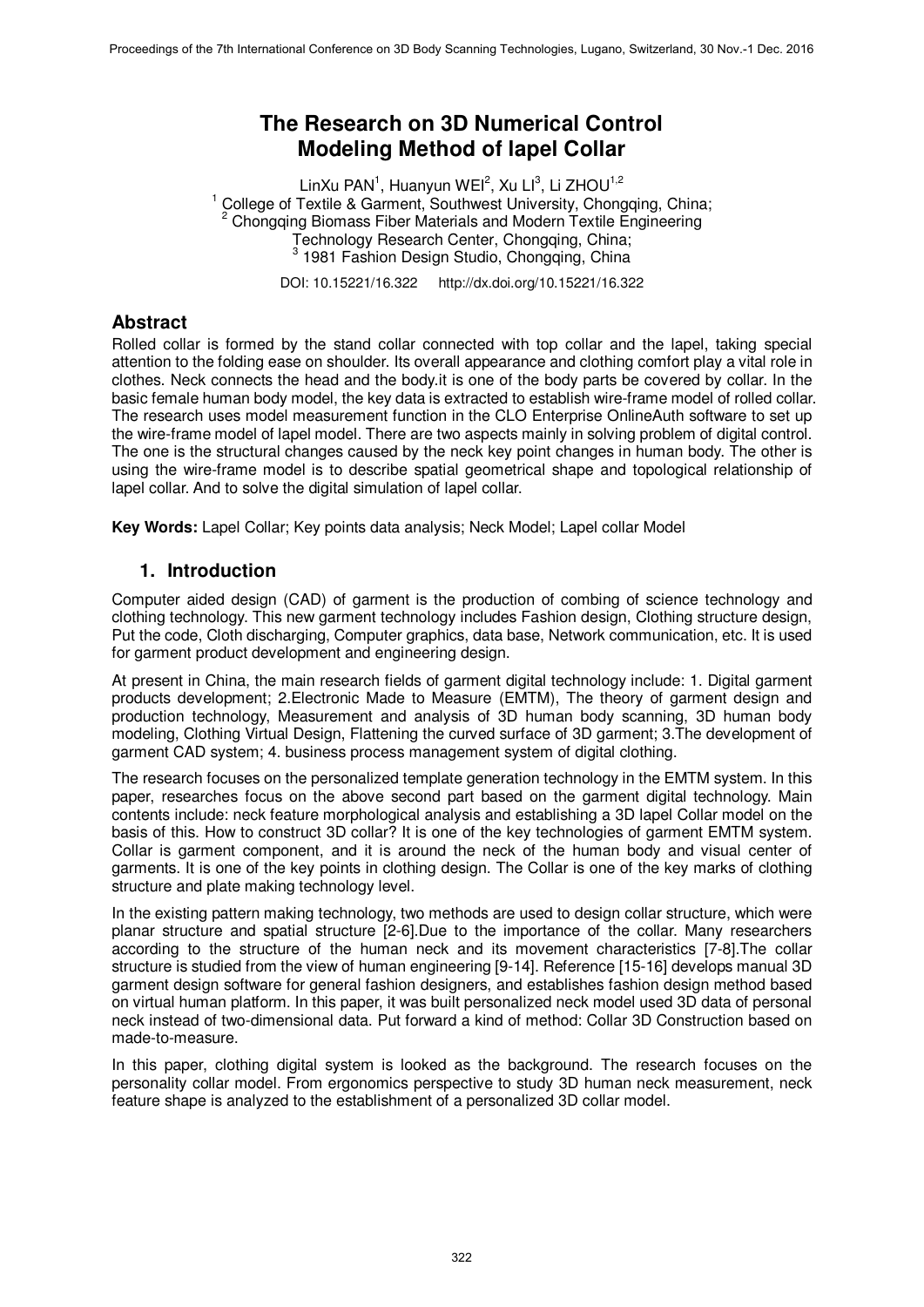# **2. Method and Material**

Adult women in the southwest area were scanned by 3D scanner, and generated human body model. Measure the key parts' data of the neck, and use the factor analysis function in SPSS software to analysis of measurement data. The specific analysis method is principal component analysis of maximum variance rotation.

Get 3 neck shape characteristic factors: Girth factor, width factor and thickness factor. In order to provide more shape of the neck comprehensively .The leading content involves the 3D human body model system. The neck data were obtained by scanning the human body, and the 3D neck model was constructed by analyzing the data characteristics. In order to meet the establishment and production of the virtual model of human neck in 3D human body model system. As shown in Figure 1.



*Figure 1: Research methods and routes*

Measurement environment: The survey selecting 20 mental health adult women aged 20-25 years. Measured relative temperature is 270-290; the humidity is 65%-70%.Using 3D scanning equipment to input body data.

Measuring posture: Each person is measured in a light colored bra, wearing a rubber cap to cover the hair and shorts. The measure posture is upright, Feet shoulder width apart, Two sides of the upper arm and trunk 15-20 degrees。The neck relaxed, look at the front horizontally.

| Number | Measurement project          |             | Specific location                                        |
|--------|------------------------------|-------------|----------------------------------------------------------|
|        | Neck Girth                   | NG.         |                                                          |
| 2      | Neck Width                   | NW          | alsN                                                     |
| 3      | Front Neck Length            | <b>FNL</b>  | αrsN<br>NW<br>Blss<br><b>RSNP</b><br><b>LSNP</b>         |
| 4      | Back Neck Length             | <b>BNL</b>  | <b>LSP</b><br><b>RSP</b>                                 |
| 5      | <b>Neck Thickness</b>        | NT          |                                                          |
| 6      | Left Shoulder Slope Angle    | <b>LSSA</b> | The front of Neck                                        |
| 7      | Right Shoulder Slope Angle   | <b>RSSA</b> | UBNP,                                                    |
| 8      | Front Neck Angle             | <b>FNA</b>  | <b>UFNP</b>                                              |
| 9      | <b>Back Neck Angle</b>       | <b>BNA</b>  | abN<br><b>DBNP</b>                                       |
| 10     | Left Side Neck Angle         | <b>LSNA</b> | <b>CONSULTANT OF STREET STREET STREET</b><br>$\alpha$ fN |
| 11     | <b>Right Side Neck Angle</b> | <b>RSNA</b> | <b>DFNP</b>                                              |
| 12     | Level Neck Angle             | LN          | The Side of neck                                         |

Measuring points: In this paper, we select the 12 key points of the neck for data measurement, as shown in table 1:

*Table 1: Key points of the neck*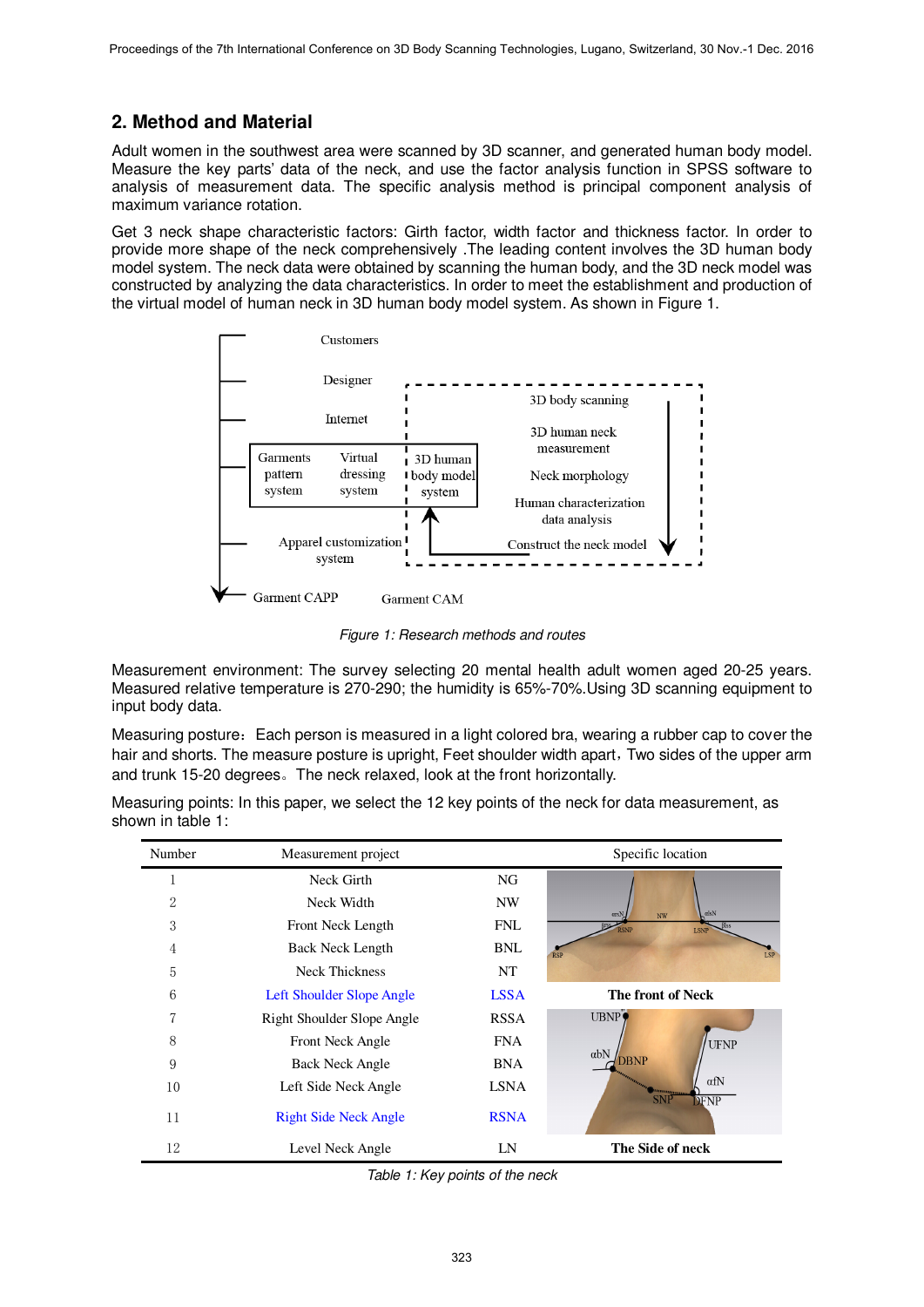### **2.1. Key points data analysis of the neck**

#### **2.1.1 Human neck model extraction**

Neck connects the head and the body.it is one of the body parts be covered by collar. Neck can be regarded as an elliptic platform. But in the strict sense there is a certain difference on neck shape for different people. The difference factors are thickness, length and tilt angle, etc.

In the field of clothing human engineering, the Method for describing human shape is divided in two aspects:3D human body scanning measurement and Manual direct measurement. In the actual measurement process, those data of the key points on the left and right sides of the neck are different and similar (such as: Neck Angle and Slope Angle).At the same time the structure of the human body are symmetrical structure. In the actual garment design, the left structure and the right structure of the garment adopts the symmetrical design to increase the production efficiency, which makes the garment more beautiful simultaneously. So in the analysis of the neck data, this paper used the average value of the Neck angle and the Slope angle.

#### **2.1.2 key point data processing**

The human neck data processing uses the method named factor analysis. Its main effect is to reduce the variable quantity and extract factors. In this paper, we used the maximum variance rotation to get the best factor group, and got the neck characteristic factor.as shown in Figure 2.



*Figure 2: Human characterization data analysis* 

The KMO value is low in the factor analysis. The main reason is that the data acquisition area on the neck because the measurement items are less, so the variable correlation coefficient is small and have large partial correlation coefficient.The data are collected in the neck. There is a certain relationship in those characterization data (the width data, the girth data and the angle data)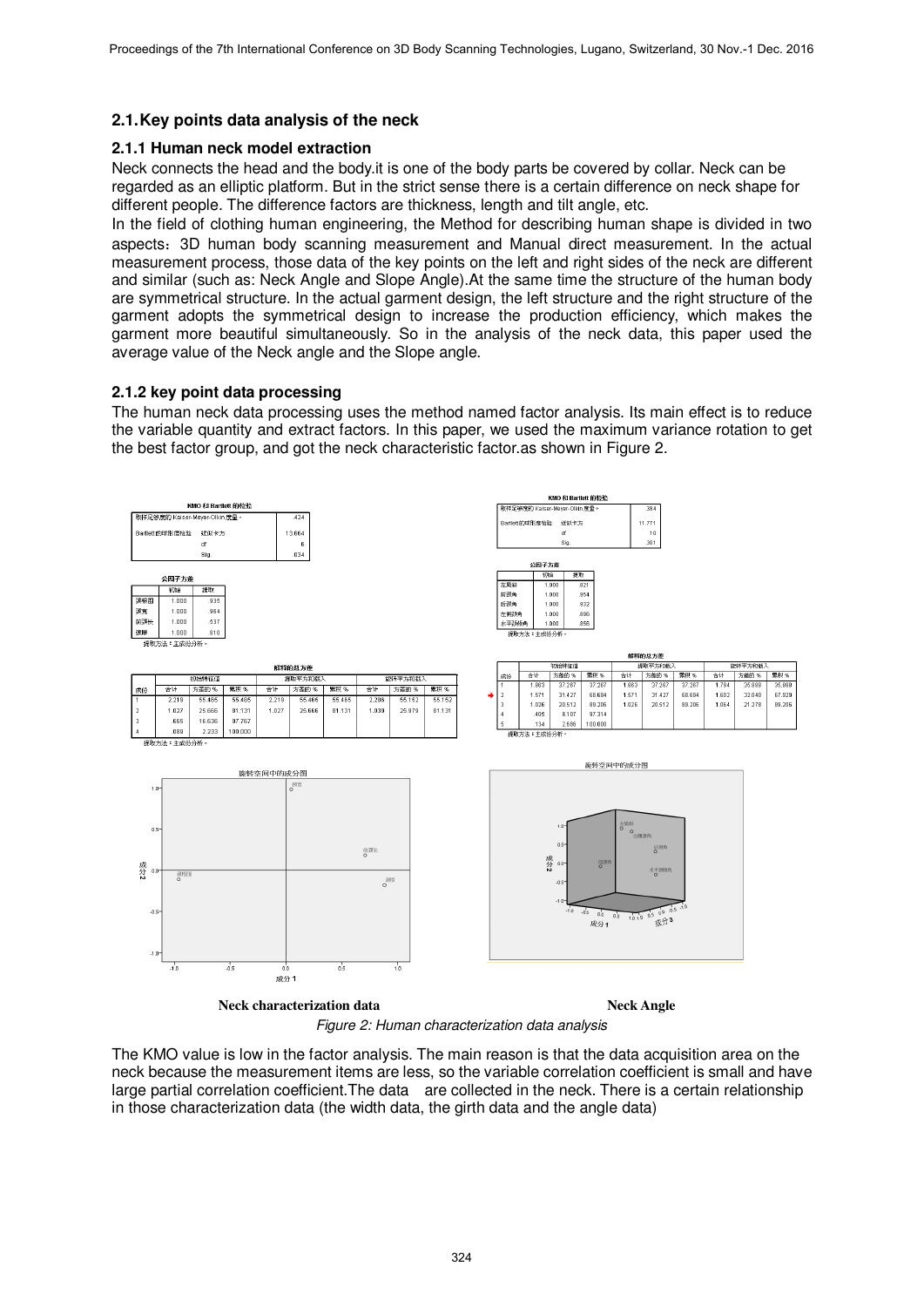#### **2.2. 3D structure model of garment collar**

#### **2.2.1 Coordinate system setting and the Neck mathematical model**

Right-handed coordinate is used in this paper. In the coordinate system, each point of 3D model can be described by 3 components (x, y, z).

According to the data analysis results in the first part. Those parts for the neck model with greater significance are Neck Width, Neck Girth, Shoulder Slope and Front Neck Angle.

Setting the human body is completely symmetrical and established 3D coordinate system of the neck. In the neck model, we only need to establish half of the neck model. Make the X axis through the two side neck point, forward through the left neck point to the right neck point. Take the midpoint as the coordinate origin. Z axis ran through the origin and perpendicular to the X axis in the horizontal plane. So we can get the XOZ plane. The Y axis is passed through the origin and is perpendicular to the XOZ plane. The mathematical model of the neck and the coordinates of the key points are set, as follows Figure 3:



*Figure 3: The mathematical model of the neck coordinate system.* 

As shown in the chart, DBNP, SNP and DFNP are located on a curve. Therefore, the equation of the curve of the front neck is set to

$$
f(\theta) = (a\cos\theta, b\sin\theta, c\sin\theta), \theta \in \left[\pi, \frac{3}{2}\pi\right]
$$
  
When  $\theta = \pi$ ; the point is  $SNP(x, 0, 0)$ ; when  $\theta = \frac{3}{2}\pi$ ; the point is  $DFNP(0, y_f, z_f)$ ;  
the above equation can be solved:  $a = -x, b = -y, c = -z_f$ ;

The equation of the curve of the back neck is set to  $f(\theta) = (d \cos \theta, e \sin \theta, k \sin \theta), \theta \in [\frac{\infty}{2}, \pi]$ 2  $f(\theta) = (d \cos \theta, e \sin \theta, k \sin \theta), \theta \in [\frac{\pi}{2}, \pi].$ 

When  $\theta = \pi$ ; the point is  $SNP(x,0,0)$ ; when  $2\pi$  $\theta = \frac{\pi}{2}$ ; the point is *DBNP*(0,  $y_b$ ,  $z_b$ ); the above equation can be solved:  $d = -x_s, e = y_b, k = z_b$ .

So we can get the parameter equation of the half neck.

$$
f(\theta) = \begin{cases} (-x_s \cos \theta, -y_f \sin \theta, -z_f \sin \theta) & \theta \in [\pi, \frac{3}{2}\pi] \\ (-x_s \cos \theta, -y_b \sin \theta, -z_b \sin \theta) & \theta \in [\frac{\pi}{2}, \pi] \end{cases}
$$

In the up neck circumference, making two points:  $UFNP(0, y_f, z_f)$  and  $UFNP(0, y_f, z_f)$ . The equation of the curve of the up neck circumference is set to:

$$
g(\phi) = (R\cos\phi, p\phi + q, t + R\sin\phi), \phi \in \left[\frac{\pi}{2}, \frac{3}{2}\pi\right] \text{ and } \phi = \frac{\pi}{2}, \text{ the point is } \text{UBNP}(0, y_b, z_b).
$$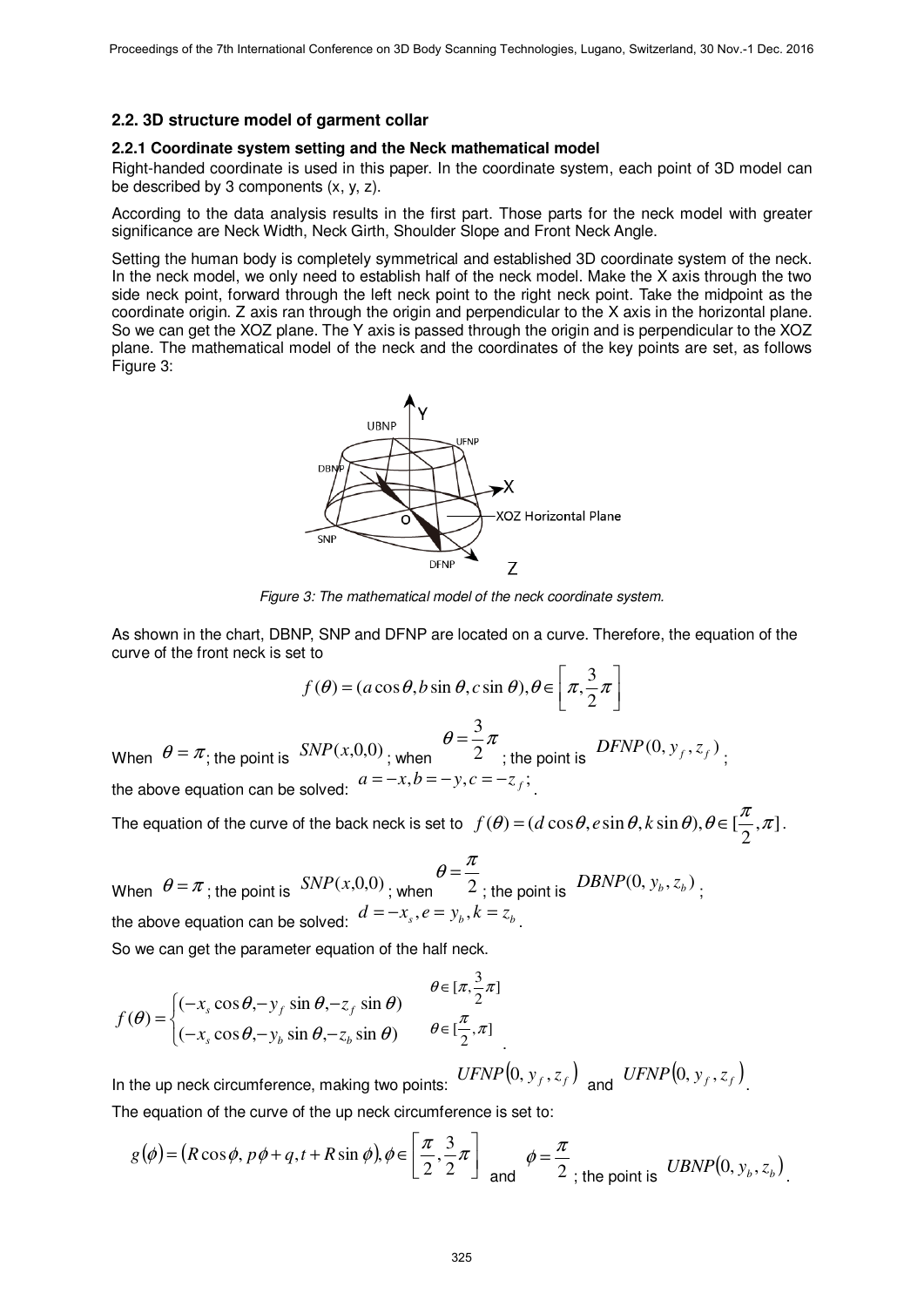Into the above equation can be solved:

$$
R = \frac{z_b - z_f}{2}, p = \frac{y_f - y_b}{\pi}, q = \frac{3y_b - y_f}{2}, t = \frac{z_b + z_f}{2}
$$

So we can get the parameter equation of the up neck circumference.

$$
g(\phi) = \left(\frac{z_b - z_f}{2}\cos\phi, \frac{y_f - y_b}{\pi}\phi + \frac{3y_b - y_f}{2}, \frac{z_b + z_f}{2} + \frac{z_b - z_f}{2}\sin\phi\right) \quad \phi \in \left[\frac{\pi}{2}, \frac{3}{2}\pi\right]
$$

#### **2.2.2. Collar 3D mathematical model**

In the traditional clothing system Lapel Collar is an important part of the suit. The design quality of the lapel collar plays a vital role on the overall appearance of the suit. For the modern clothing design, the design style of lapel collar becomes diversified gradually. In this paper, we use data of the prototype lapel collar. Using the wire-frame model is to describe spatial geometrical shape and topological relationship of lapel collar. And to solve the digital simulation of lapel collar.

According to the principle of spatial segmentation, any complex shapes in an object can be simulated by finite number of simple shapes. A complicated structure can be divided into a number of simple plots.

The skeleton of lapel collar is supported by the turning line and the border line. And it is an aggregate constrained by all skeleton and various plane. So the topological relationship of lapel collar can be described by collar skeleton. And the complex relation between surface and surface is described by the skeleton relation.

Suppose that each of the lapel collar entities is made up of the boundary and the turning line. So the wire-frame model consists of several simple plane elements. Hypothetical surface are expressed by

*S* , the boundary is represented by  $\delta$ S , then the whole wire-frame model of lapel collar can be expressed as *ScSSS <sup>k</sup> bui* ∂∂∂ ∂ = UU . *u S* 、 *<sup>b</sup> S* and *c S* are plane elements forming wire-frame model of lapel collar. The common edge of those planes uses reference technology. It is not only ensures the accuracy of data, but also reduce the redundancy data.

The lapel collar data base on wire-frame model using those elements: Point, Node-Point, Edge, Triangle, Plane and Wire-frame. The specific topological relationship is shown in Figure 4:The wire-frame model not only stores the relationship of boundary lines, but also stores the planes number. The plane is a set of triangular mesh, and the constraint boundaries are provided by the line box. If dividing the component elements of the part is 3D lapel collar, will get 4 elements, those are location, boundary, representative elementary volume, and wire-frame model of lapel collar. According to its corresponding relationship with the topological elements, the topological representation and model representation of the Lapel collar model can be achieved.



*Figure 4:3D neck wire frame model and topological grape*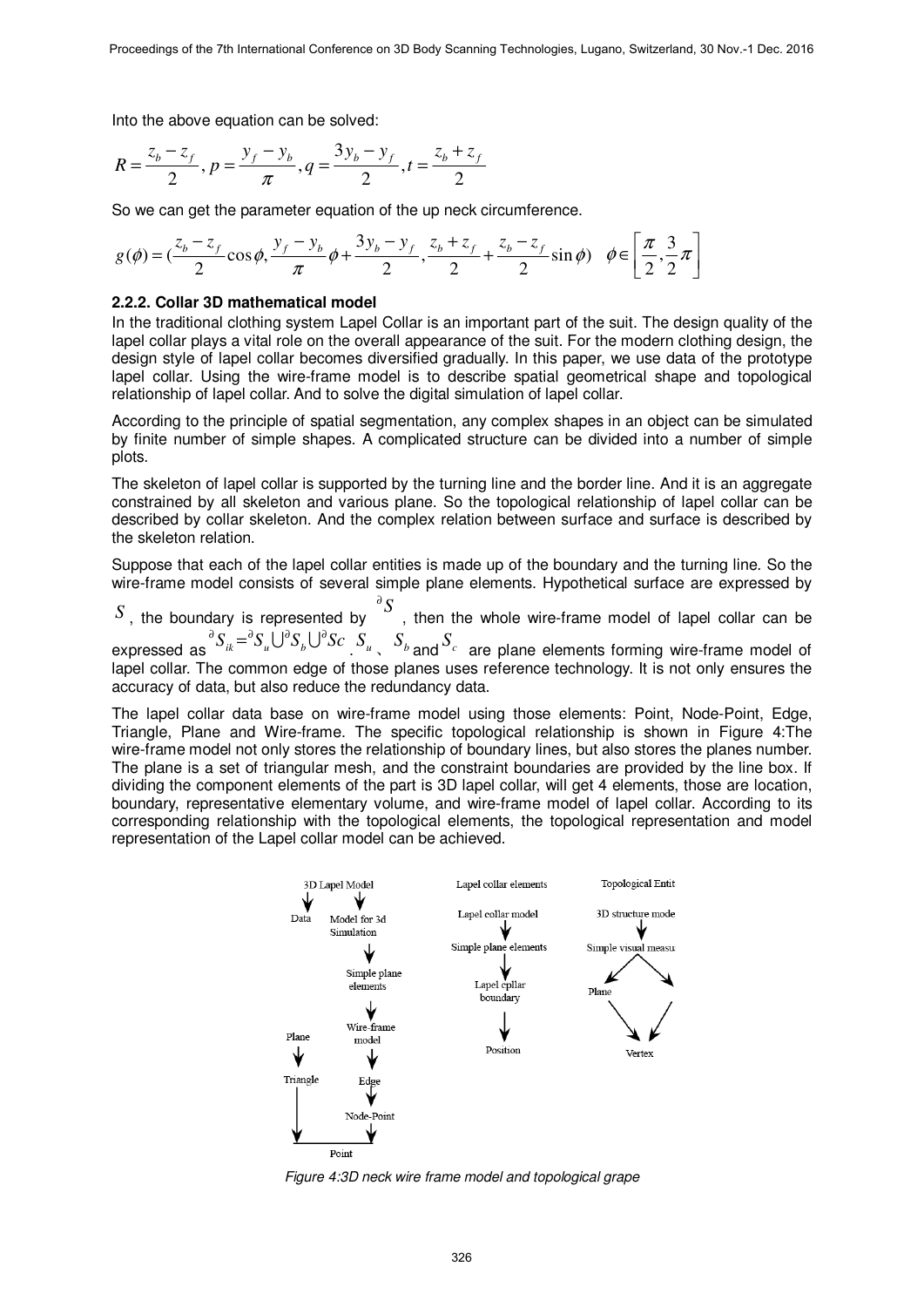The method proposed in this paper can be achieved in  $VC+ +6.0$ , Open GL graphics library and MapGIS TDE platform in the PC machine. As shown in Figure 5.



*Fig. 5: The wire-frame model of lapel collar* 

### **3. Conclusion**

Clothing personalized customization is the trend of the clothing development. The main characteristic of this paper is that the human body model is collected from the human body model in the southwest region. For the data analysis of the model is conducive to establish neck model that conforms to the characteristics of the human body in China southwest. It has practical significance for garment collar production in the area. Clothing personalized customization is the trend of the development of clothing.

Based on the measurement experiment, we have studied the subdivision method of the neck morphological characteristics. SPSS software was used to analyze and gets 3 factors of neck characteristic. Those are Girth factor, Width factor and Thickness factor.

The construction of the outer frame is the key technology to simulate 3D structure. The wire-frame model not only can accurately reflect the basic shape, but also can explain the topological relationship between the collar surfaces. The method of constructing lapel collar based on wire-frame model can solve the staggered and complex problems between lapel and peak lapel, collar band and collar top. In order to lay the foundation for different collar types when analyzing the construction of model.

The gradient data of lapel collar has directly affects to the fit of lapel collar in the lapel collar structure. The lapel roll ease and lapel appearance are restricting the aesthetics property of lapel collar. In the further study, the gradient data of lapel collar will be considered in 3D lapel collar model. And providing the basis to simulate lapel collar more accurate .

### **Reference:**

- [1] Liu Feng.Principle and application of synthetic method of collar structure[J].Beijing Textile Journal, .2005(8),61-63.
- [2] Ye YongMin,Zhang Xing,Exploration on the costume stand-collar design , Journal of Xian University Engineering Science and Technology, [J].2004(9);215-219.
- [3] Chi-yuan YU,Yu-hung Lo.The 3D scanner for measuring bodysurface area: a simplified calculation in the Chinese adult[J].Applied Ergonomics ,2003(34);273-278.
- [4] Dengchuan Cai.Ergonomic approach for pillow concept design[J].Applied Ergonomics,2016(52);142-150.
- [5] Liu Dong,Research on structure construct and theory for stand collar and lapel collar[J].Melliand-china, ,2005(9);80—83.